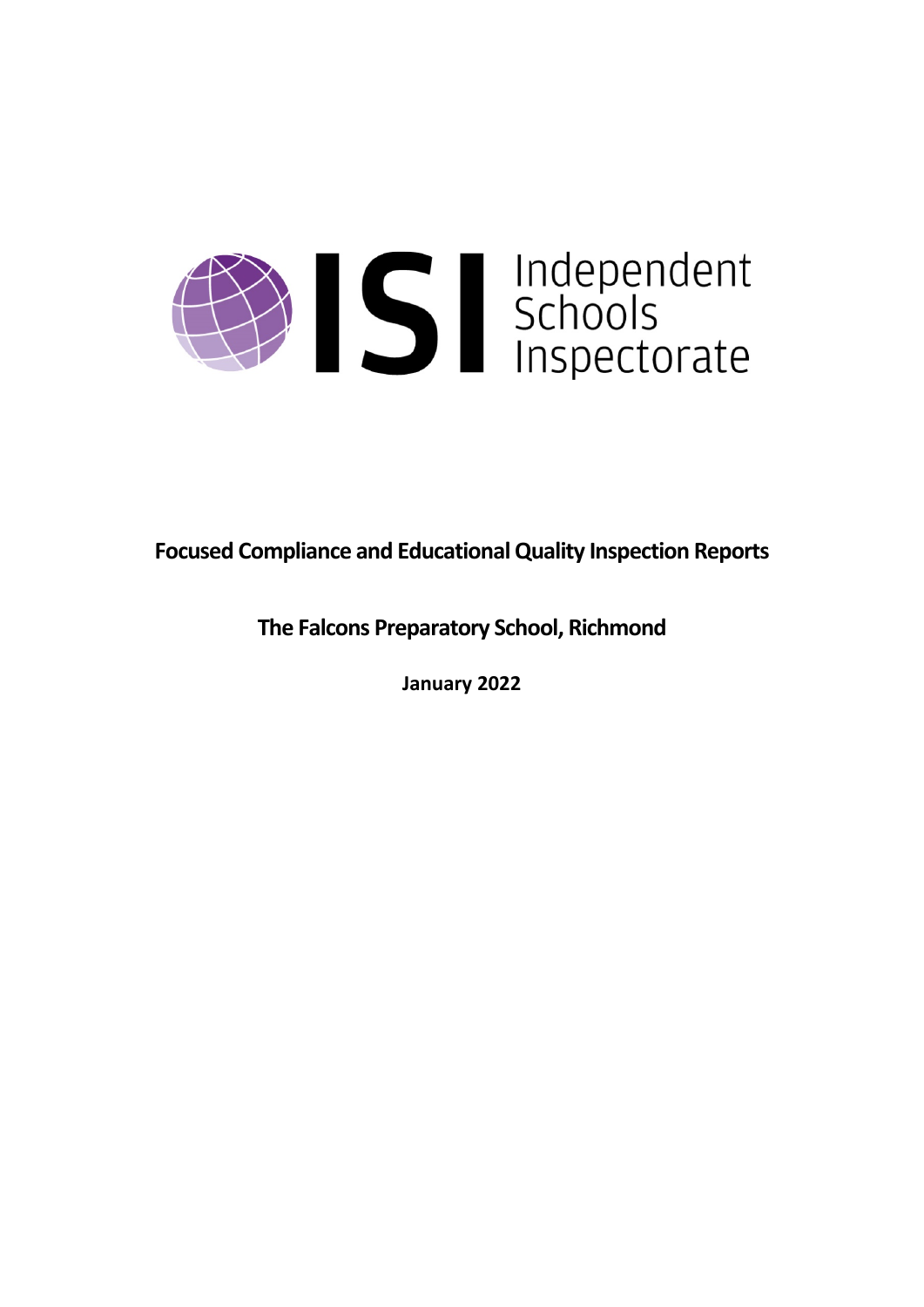## **Contents**

|    | <b>School's Details</b>                                              | 3                       |
|----|----------------------------------------------------------------------|-------------------------|
| 1. | <b>Background Information</b>                                        | 4                       |
|    | <b>About the school</b>                                              | 4                       |
|    | What the school seeks to do                                          | 4                       |
|    | About the pupils                                                     | 4                       |
| 2. | <b>Regulatory Compliance Inspection</b>                              | 5                       |
|    | Preface                                                              | 5                       |
|    | <b>Key findings</b>                                                  | 6                       |
|    | PART 1 - Quality of education provided                               | 6                       |
|    | PART 2 - Spiritual, moral, social and cultural development of pupils | 6                       |
|    | PART 3 - Welfare, health and safety of pupils                        | 6                       |
|    | PART 4 – Suitability of staff, supply staff, and proprietors         | 6                       |
|    | PART 5 - Premises of and accommodation at schools                    | $\overline{\mathbf{z}}$ |
|    | <b>PART 6 - Provision of information</b>                             | $\overline{\mathbf{z}}$ |
|    | PART 7 - Manner in which complaints are handled                      | $\overline{7}$          |
|    | PART 8 - Quality of leadership in and management of schools          | $\overline{\mathbf{z}}$ |
| 3. | <b>Educational Quality Inspection</b>                                | 8                       |
|    | Preface                                                              | 8                       |
|    | <b>Key findings</b>                                                  | 8                       |
|    | <b>Recommendation</b>                                                | 8                       |
|    | The quality of the pupils' academic and other achievements           | 8                       |
|    | The quality of the pupils' personal development                      | 11                      |
| 4. | <b>Inspection Evidence</b>                                           | 13                      |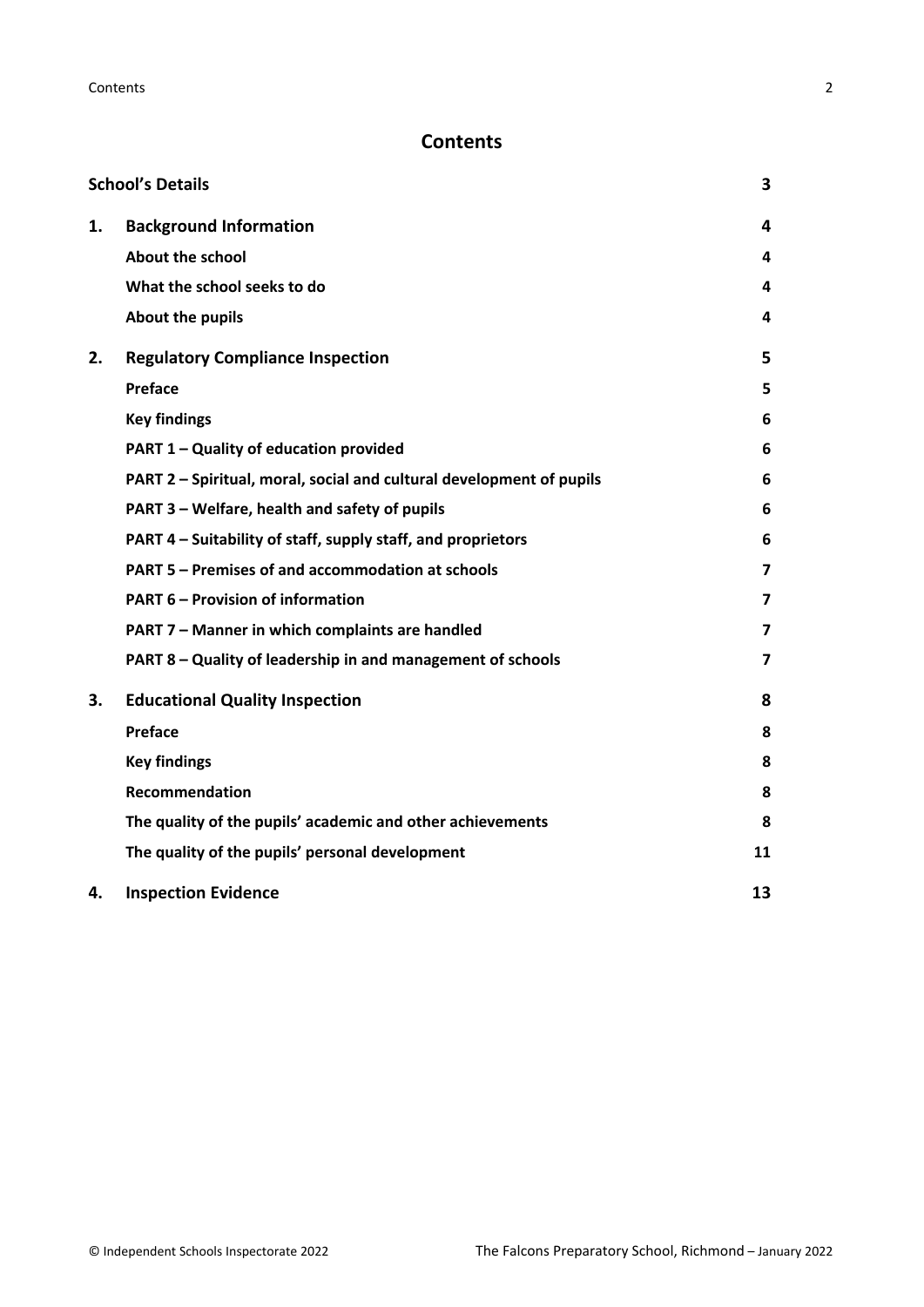| <b>School</b>            | The Falcons Preparatory School, Richmond                                                 |  |
|--------------------------|------------------------------------------------------------------------------------------|--|
| <b>DfE</b> number        | 318/6551                                                                                 |  |
| <b>Address</b>           | The Falcons Preparatory School, Richmond<br>41 Kew Foot Road<br>London<br><b>TW9 2SS</b> |  |
| Telephone number         | 020 8948 9490                                                                            |  |
| <b>Email address</b>     | admin@falconsprep.co.uk                                                                  |  |
| <b>Headteacher</b>       | Miss Olivia Buchanan                                                                     |  |
| Proprietor               | Alpha Plus Group                                                                         |  |
| Age range                | 4 to 13                                                                                  |  |
| Number of pupils on roll | 89                                                                                       |  |
|                          | <b>Middle School</b><br><b>EYFS</b><br>6<br>54                                           |  |
|                          | <b>Upper School</b><br>29                                                                |  |
| <b>Inspection dates</b>  | 19 to 21 January 2022                                                                    |  |

# <span id="page-2-0"></span>**School's Details**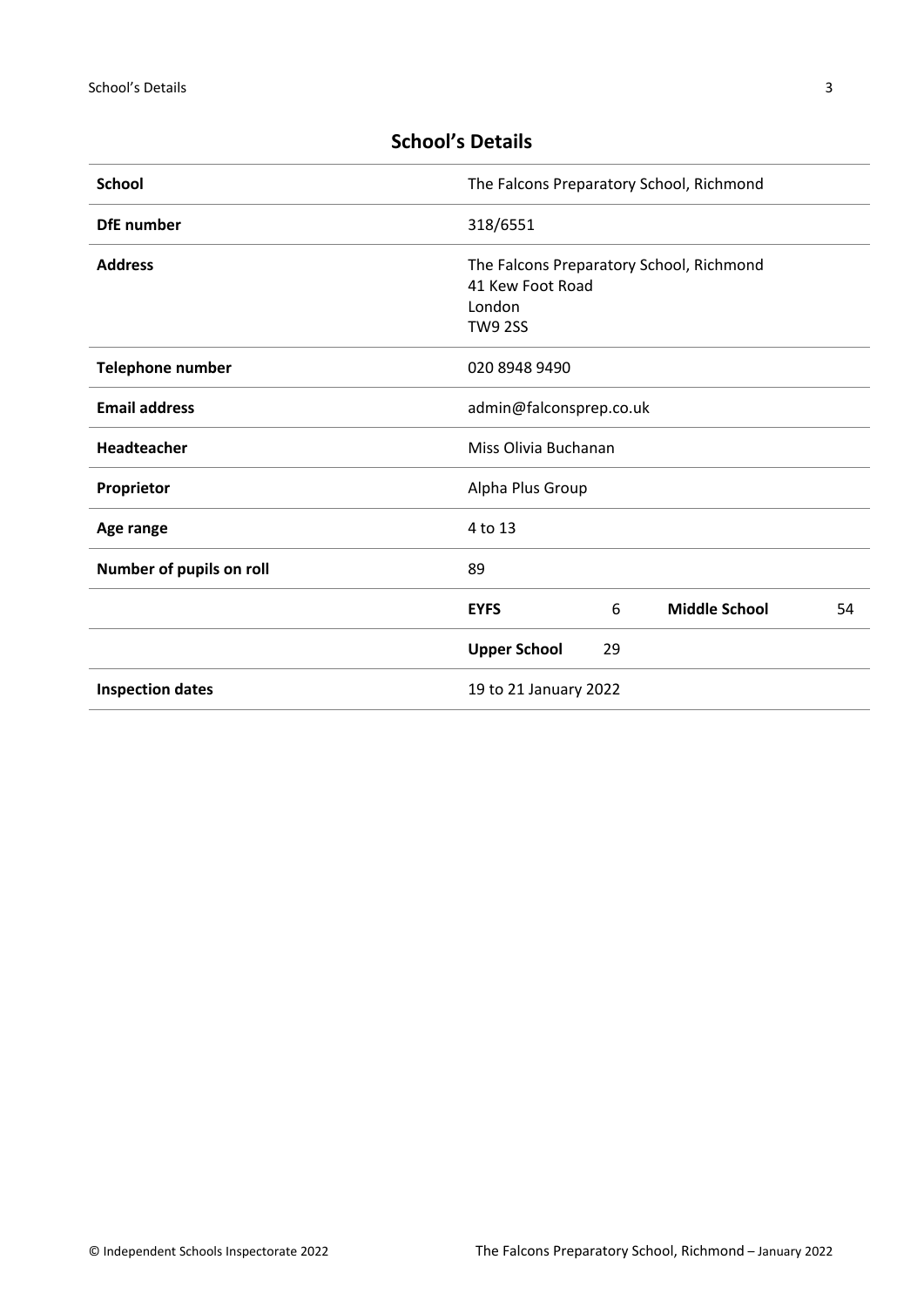## <span id="page-3-0"></span>**1. Background Information**

#### <span id="page-3-1"></span>**About the school**

- 1.1 The Falcons Preparatory School is an independent day school for male pupils. Originally founded in 1956 as Falkner House School, the school moved to its current location in a residential area of Richmond in 2008. In September 2017 it rebranded as a stand-alone preparatory school under new management. The school is a member of the Alpha Plus Group which provides governance and proprietorial responsibility. The school comprises three sections: lower school for children in the Early Years Foundation Stage (EYFS), which opened in September 2021; middle school for pupils from Years 3 to 6; and upper school for pupils in Years 7 and 8.
- 1.2 During the period March to August 2020 the whole school remained open only for children of key workers. During this period of closure the school provided remote learning materials for all pupils.
- 1.3 In the interests of infection control during the COVID-19 (coronavirus) pandemic, inspection evidence was gathered partly remotely and partly on site to reduce contact within the school setting.
- 1.4 In line with the direction given by the Department for Education (DfE) at the time, no evaluation has been made of the nature or effectiveness of any provision made during the period March to August 2020, including its impact on pupils' learning, achievement or personal development. Any concerns relating to pupils' welfare during this period, which directly relate to measures implemented by the school, have been considered.
- 1.5 During the lockdown period of January to March 2021 all pupils other than vulnerable pupils or the children of key workers received remote learning provision at home.

#### <span id="page-3-2"></span>**What the school seeks to do**

1.6 The school aims to ensure that pupils reach their potential and emerge as intelligent and resilient individuals who are capable of reflection. With the five *Falcon Habits* of curiosity, resilience, creativity, independence and reflection at the heart of learning, it strives to prepare pupils successfully for whatever opportunities lie ahead.

## <span id="page-3-3"></span>**About the pupils**

1.7 Nationally standardised test data provided by the school indicate that the ability of the pupils in the school is above average. The school has 21 pupils who require support for special educational needs and/or disabilities (SEND), of whom two have a statement of special educational needs or an education, health and care plan. Twenty-four pupils speak English as an additional language (EAL). Data used by the school have identified five pupils as being more able in the school's population, and the curriculum is modified for them and for other pupils because of their potential, ability or talent across one or more subjects.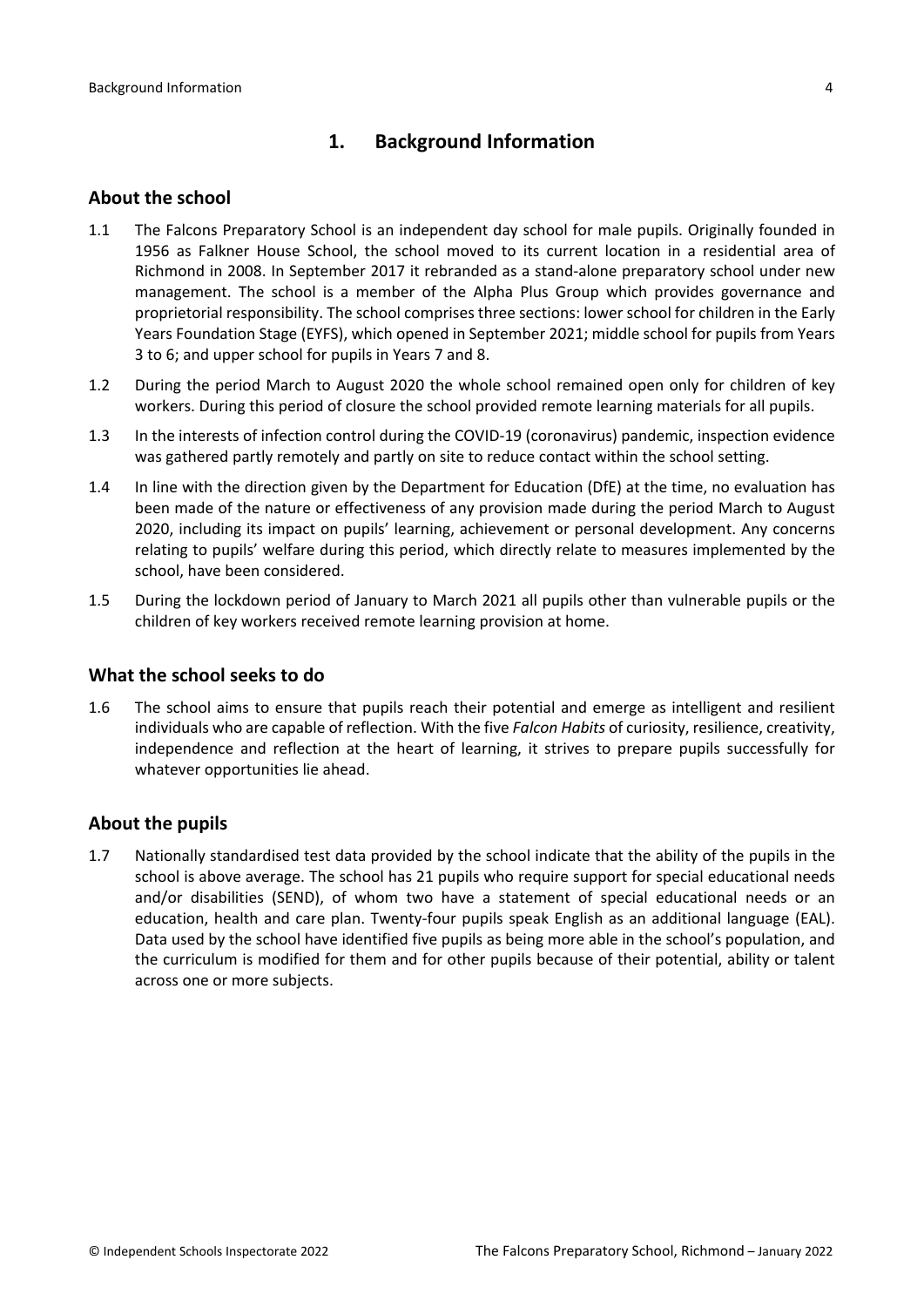## <span id="page-4-0"></span>**2. Regulatory Compliance Inspection**

## <span id="page-4-1"></span>**Preface**

The Independent Schools Inspectorate (ISI) is approved by the Secretary of State to inspect schools which are, or whose heads are, in membership of the associations which form the Independent Schools Council (ISC) and report on the extent to which they meet the Independent School Standards ('the standards') in the Schedule to the Education (Independent School Standards) Regulations 2014. Inspections of schools with early years settings not requiring registration also report whether the school complies with key provisions of the Early Years Foundation Stage statutory framework, and for registered settings the full range of the Early Years Foundation Stage provisions is considered. Additionally, inspections report on the school's accessibility plan under Schedule 10 of the Equality Act 2010 and the ban on corporal punishment under section 548 of the Education Act 1996. Inspections also comment on the progress made to meet any compliance action points set out in the school's most recent statutory inspection.

ISI inspections are also carried out under the arrangements of the ISC Associations for the maintenance and improvement of the quality of their membership.

**This is a FOCUSED COMPLIANCE INSPECTION which was combined with an inspection of EDUCATIONAL QUALITY. The FOCUSED COMPLIANCE inspection reports only on the school's compliance with the standards.** The standards represent minimum requirements and judgements are given either as **met** or as **not met**. All schools are required to meet all the standards applicable to them. Where the minimum requirements are not met, this is clearly indicated in the relevant section of the report and the school is required to take the actions specified. In this focused compliance inspection, key standards have been inspected in detail. These are the standards on safeguarding; measures to guard against bullying; arrangements for pupils' health and safety; arrangements to check the suitability of staff; the provision of information; the handling of parents' complaints; and other related aspects of leadership and management.

Inspections do not include matters that are outside of the regulatory framework described above, such as: an exhaustive health and safety audit; compliance with data protection requirements; an in-depth examination of the structural condition of the school, its services or other physical features; contractual arrangements with parents; an investigation of the financial viability of the school or its accounting procedures.

Inspectors may be aware of individual safeguarding concerns, allegations and complaints as part of the inspection process. Such matters will not usually be referred to specifically in published reports in this document but will have been considered by the team in reaching its judgements.

Links to the standards and requirements can be found here: The Education [\(Independent](http://www.legislation.gov.uk/uksi/2014/3283/contents/made) School Standards) [Regulations](http://www.legislation.gov.uk/uksi/2014/3283/contents/made) 2014, Early Years Foundation Stage Statutory [Framework.](https://www.gov.uk/government/publications/early-years-foundation-stage-framework--2)

**COVID-19: Inspection judgements do not cover the period March to August 2020 inclusive.**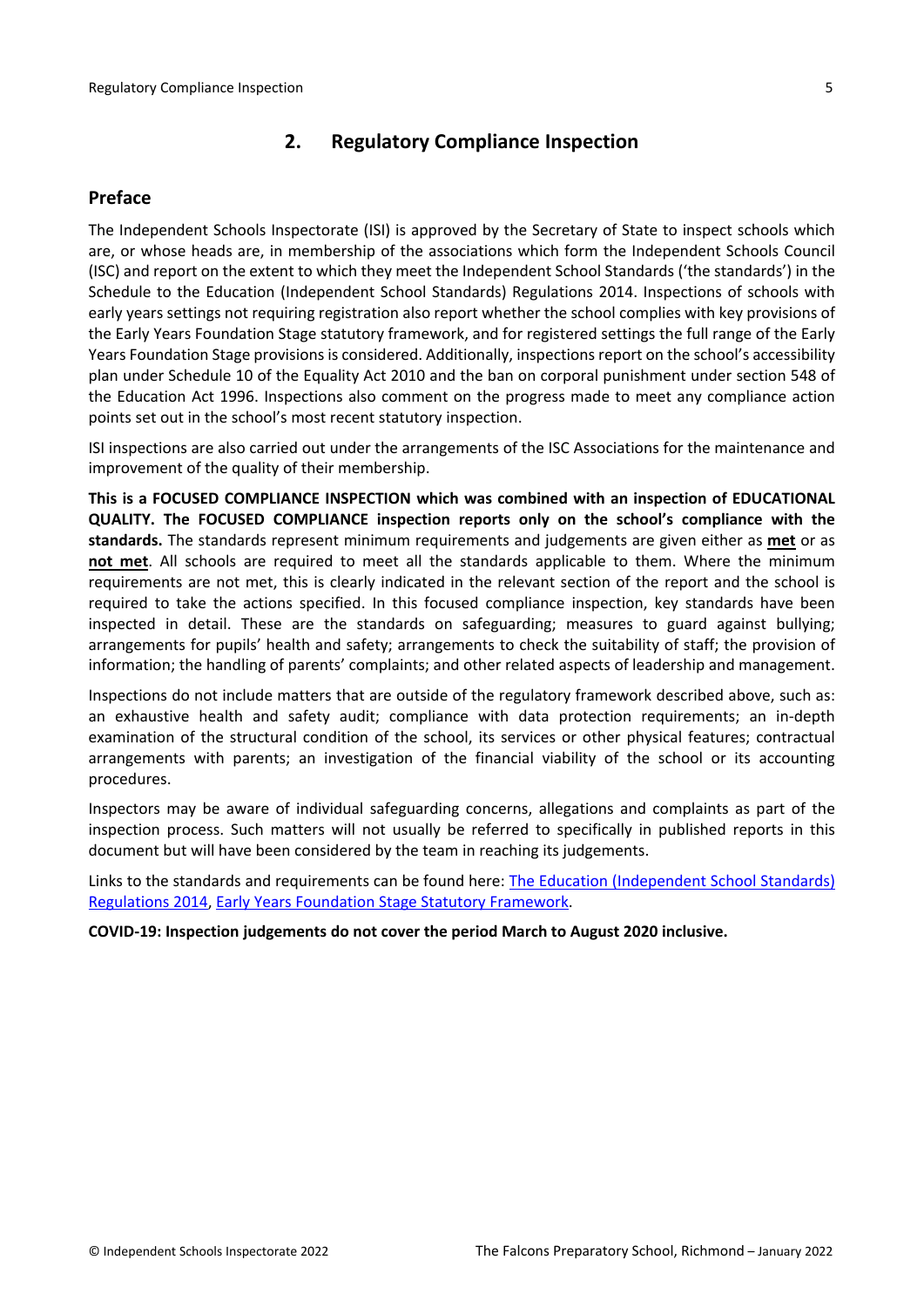## <span id="page-5-0"></span>**Key findings**

**2.1 The school meets the standards in the schedule to the Education (Independent School Standards) Regulations 2014 and relevant requirements of the statutory framework for the Early Years Foundation Stage, and associated requirements and no further action is required as a result of this inspection.**

## <span id="page-5-1"></span>**PART 1 – Quality of education provided**

- 2.2 The school's own framework for assessment confirms that teaching enables pupils to make good progress in the context of Part 1 paragraph 3(a).
- 2.3 The curriculum is documented, supported by appropriate plans and schemes of work for the pupils and covers the required breadth of material. The teaching enables pupils to make good progress, encompasses effective behaviour management and is supported by suitable resources. A suitable framework for the assessment of pupils' performance is in place.
- 2.4 Pupils receive relationships education in the lower and middle school and relationships and sex education in the upper school, except in so far as they are lawfully excused. The school has consulted parents and published a written statement of its policy which has regard to the relevant statutory guidance.
- **2.5 The standards relating to the quality of education [paragraphs 1–4] are met.**

## <span id="page-5-2"></span>**PART 2 – Spiritual, moral, social and cultural development of pupils**

- 2.6 Principles and values are actively promoted which facilitate the personal development of pupils as responsible, tolerant, law-abiding citizens.
- **2.7 The standard relating to spiritual, moral, social and cultural development [paragraph 5] is met.**

## <span id="page-5-3"></span>**PART 3 – Welfare, health and safety of pupils**

- 2.8 Arrangements are made to safeguard and promote the welfare of pupils by means that pay due regard to current statutory guidance; good behaviour is promoted; bullying is prevented so far as reasonably practicable; health and safety requirements are met, including those relating to fire safety; provision is made for first aid. Pupils are properly supervised; admission and attendance registers are maintained, as required, and there is a strategic approach to risk assessment. A disability access plan is in place.
- **2.9 The standardsrelating to welfare, health and safety [paragraphs 6–16], the requirement of Schedule 10 of the Equality Act 2010, and the ban on corporal punishment undersection 548 of the Education Act 1996 are met.**

## <span id="page-5-4"></span>**PART 4 – Suitability of staff, supply staff, and proprietors**

- 2.10 The school makes appropriate checks to ensure the suitability of staff, supply staff and proprietors, and a register is kept as required.
- **2.11 The standards relating to the suitability of those in contact with pupils at the school [paragraphs 17–21] are met.**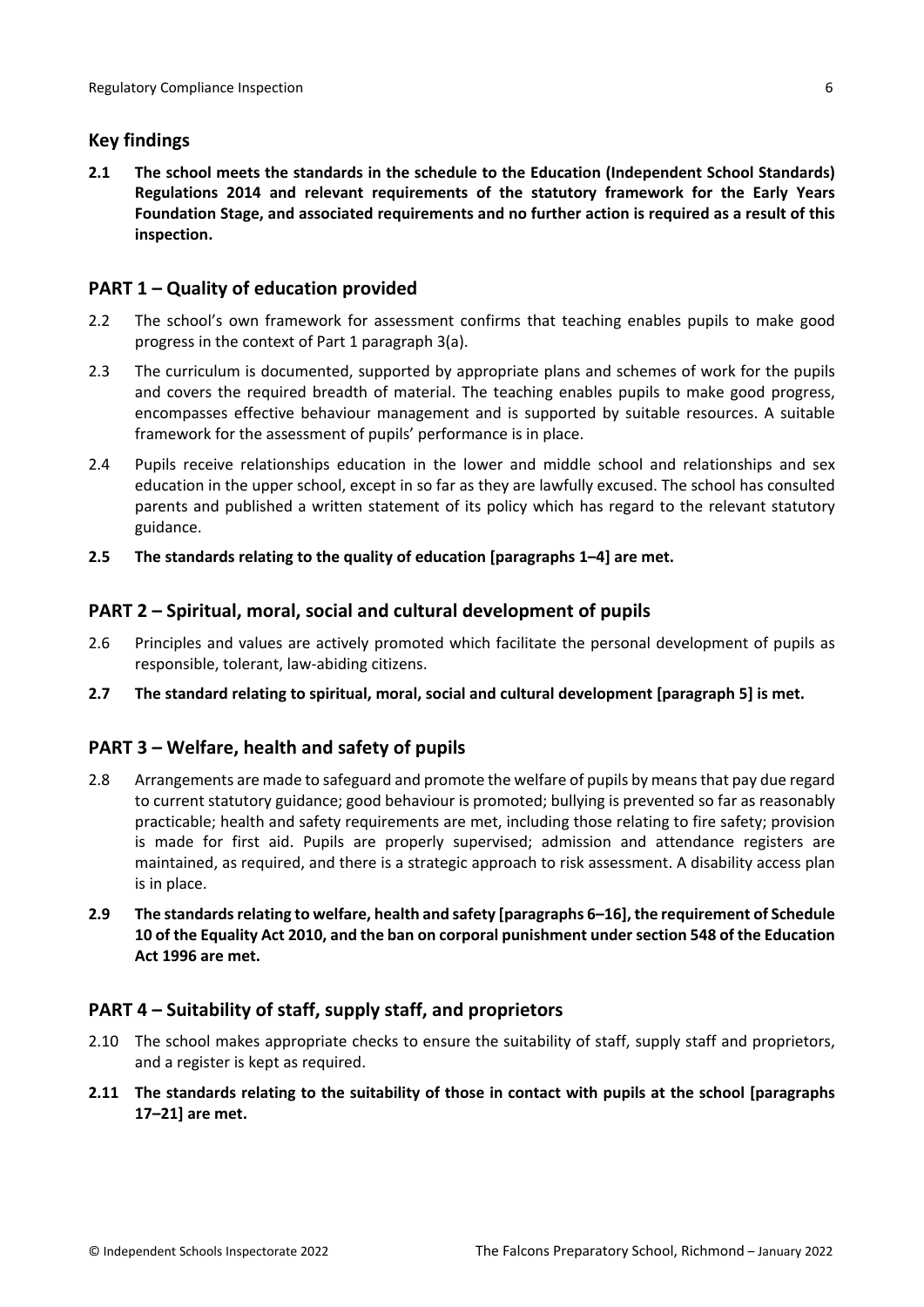## <span id="page-6-0"></span>**PART 5 – Premises of and accommodation at schools**

2.12 Suitable toilet and changing facilities, and showering facilities where required by the standard, and appropriate accommodation for pupils' medical and therapy needs are provided. The premises are maintained to a standard commensurate with health and safety; acoustics and lighting are appropriate; water provision is adequate. Suitable outdoor space is provided for physical education and outdoor play.

#### **2.13 The standards relating to the premises and accommodation [paragraphs 22–31] are met.**

## <span id="page-6-1"></span>**PART 6 – Provision of information**

- 2.14 A range of information is published, provided or made available to parents, inspectors and the Department for Education. This includes details about the proprietor, the ethos of the school and the curriculum, and of the school's arrangementsfor admission, behaviour and exclusions, bullying, health and safety, first aid, details of the complaints procedure, and the number of complaints registered under the formal procedure during the preceding school year, and the provision for any with education, health and care plans or English as an additional language. It also includes particulars of the school's academic performance during the preceding school year, inspection reports and (for parents only) a report at least annually of their own child's progress. The safeguarding policy is posted on the school's website.
- **2.15 The standard relating to the provision of information [paragraph 32] is met.**

#### <span id="page-6-2"></span>**PART 7 – Manner in which complaints are handled**

- 2.16 Parental complaints, if any, are handled effectively through a three-stage process, (informal, formal and a hearing before a panel of three, one of whom is independent of the school). Each stage has clear time scales, and at the third stage the panel can make findings and recommendations which are communicated to the complainant. Records are kept appropriately, including of any action taken, whether or not a complaint is successful.
- **2.17 The standard relating to the handling of complaints [paragraph 33] is met.**

## <span id="page-6-3"></span>**PART 8 – Quality of leadership in and management of schools**

2.18 The proprietor ensures that the leadership and management demonstrate good skills and knowledge, and fulfil their responsibilities effectively, so that the other standards are consistently met, and they actively promote the well-being of the pupils.

#### **2.19 The standard relating to leadership and management of the school [paragraph 34] is met.**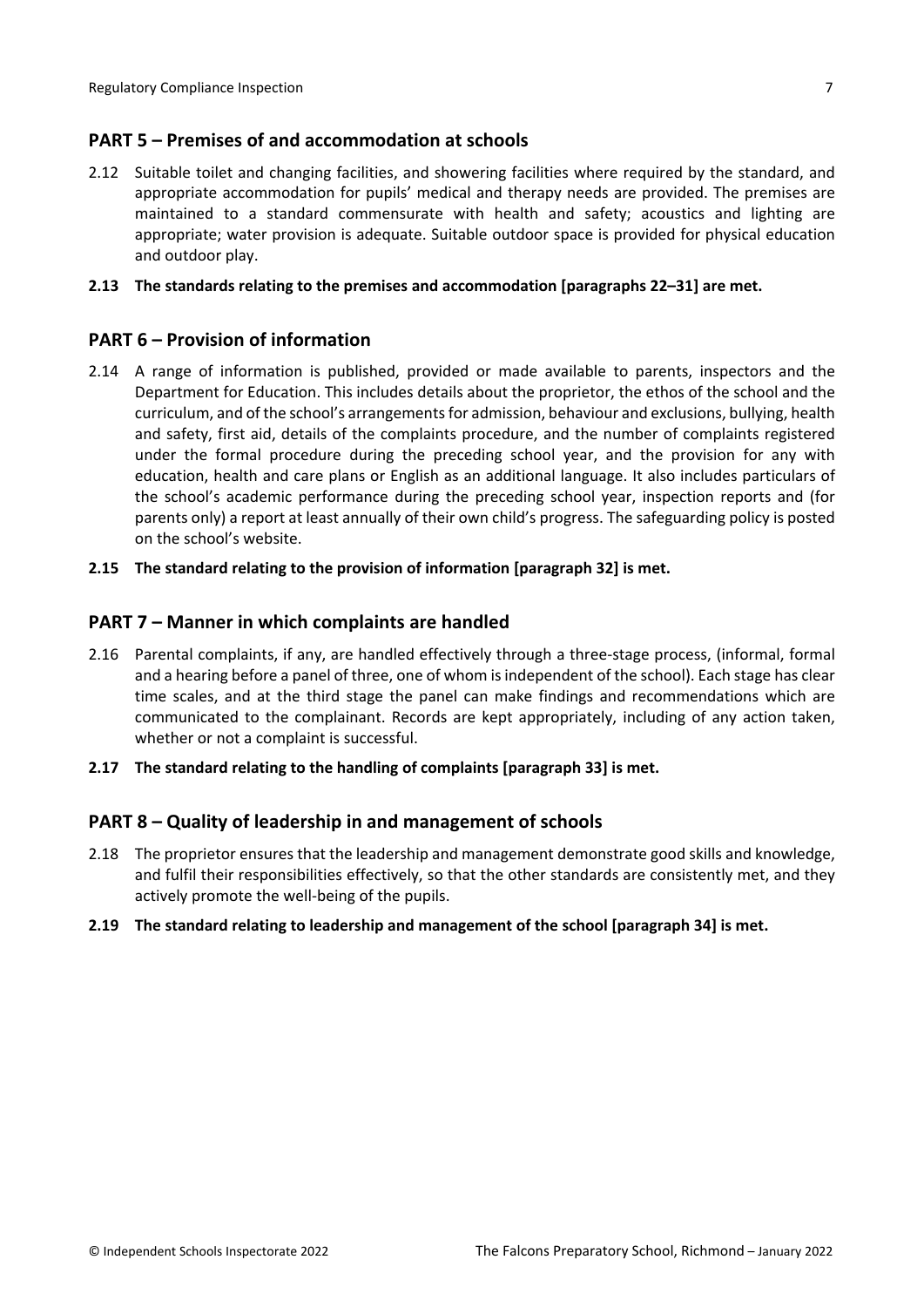## <span id="page-7-0"></span>**3. Educational Quality Inspection**

#### <span id="page-7-1"></span>**Preface**

**The EDUCATIONAL QUALITY inspection reports on the quality of the school's work**. It focuses on the two key outcomes:

- The achievement of the pupils, including their academic development, and
- The personal development of the pupils.

**The headline judgements apply one of the ISI descriptors 'excellent', 'good', 'sound' or 'unsatisfactory'.**

## <span id="page-7-2"></span>**Key findings**

- 3.1 The quality of the pupils' academic and other achievements is excellent.
	- Pupils' excellent acquisition of knowledge is enabled by the innovative leadership and by competent teaching which plans a range of stimulating activities.
	- Children in the newly formed EYFS class make rapid progress supported by an exciting programme of outdoor learning.
	- Pupils read with eloquence and understanding and are noticeably articulate when performing to an audience.
	- Pupils' excellent attitudesto learning are stimulated and supported by the introduction of the five *Falcon Habits,* namely curiosity, resilience, creativity, independence and reflection.
- 3.2 The quality of the pupils' personal development is excellent.
	- The ethos of the school embraces and positively promotes British standards and rules.
	- Pupils have an excellent appreciation and understanding of cultural traditions and they value diversity.
	- Pupils appreciate how to remain in good health mentally, supported by the strength of the school's pastoral systems.
	- Children in the EYFS develop excellent resilience as a result of the encouragement of highly effective practitioners.

#### <span id="page-7-3"></span>**Recommendation**

- 3.3 In the light of the excellent outcomes for pupils the school is advised to make the following improvement:
	- Enable all pupils to develop their spiritual awareness through increased opportunities for debates and discussions about philosophical issues.

#### <span id="page-7-4"></span>**The quality of the pupils' academic and other achievements**

- 3.4 The quality of the pupils' academic and other achievements is excellent.
- 3.5 Pupils are most articulate and in discussions they demonstrate maturity and a wealth of knowledge across the curriculum. This is strongly supported by the innovative leadership which ensures that their experiences are exciting and varied. Pupils' excellent acquisition of knowledge is further enabled by competent teaching that plans a range of stimulating activities. From an early age, almost all pupils listen attentively in class and use their developing skills to investigate, solve problems and think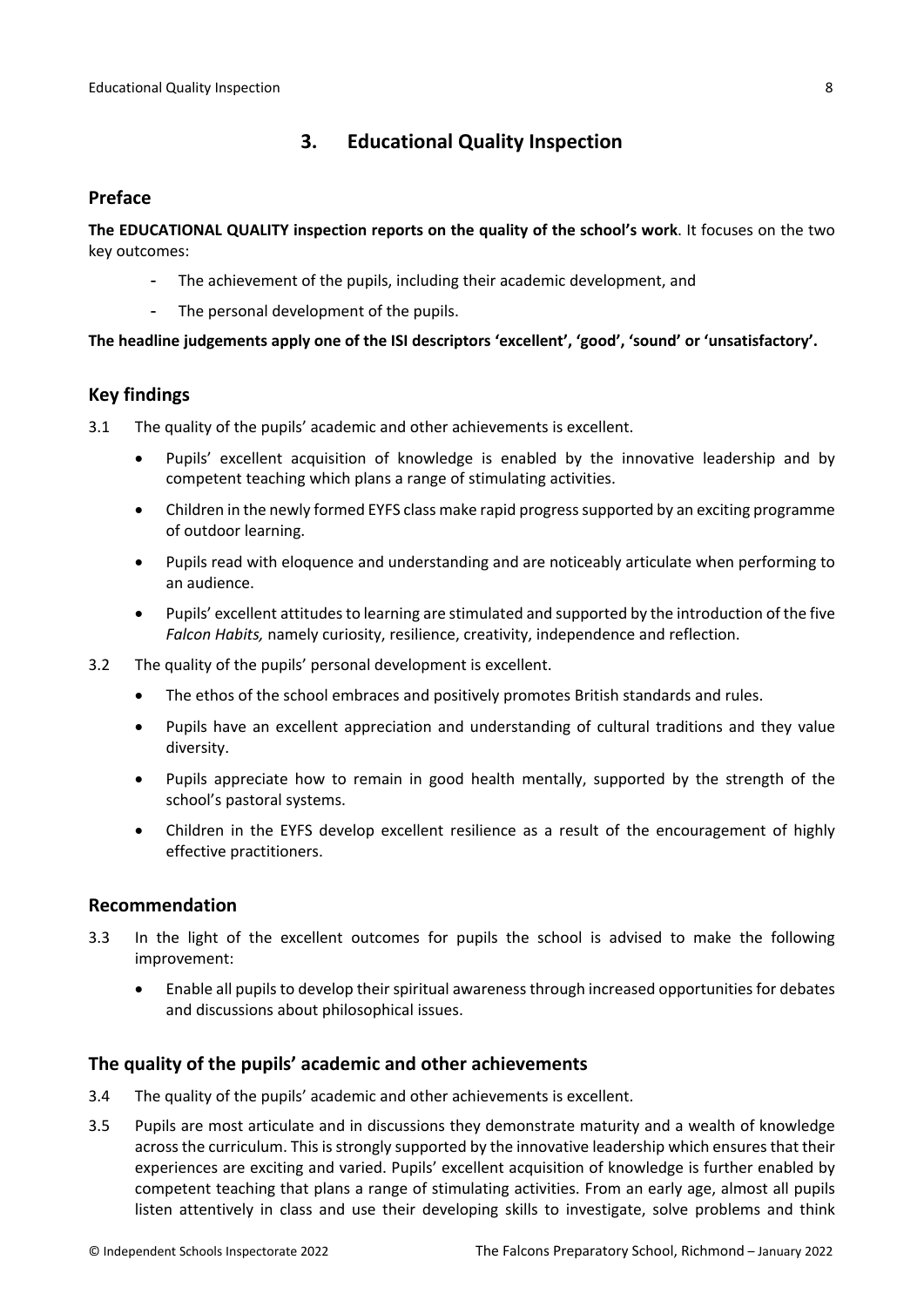creatively both indoors and outdoors. Pupils demonstrate strong skills and understanding in science as a result of teaching which inspires them to learn. For example, younger pupils knew by the end of the lesson that reflection is when light bounces off a surface and refraction is when light travels through. Pupils in EYFS develop excellent skills, knowledge and understanding during art lessons. They exhibit proficient fine motor skills as they use scissors, hole punches and split pins dexterously to create life size puppets. Pupils exhibit excellent skills in drama as a result of the many productions staged by the school; one of the most memorable being *Lockdown Boys,* written and produced by the oldest boys in particularly demanding circumstances. In music technology older pupils develop excellent skills in recording and learn to control the environment to minimise background noise. Pupils' breadth of knowledge and many interests are celebrated in colourful displays around the school.

- 3.6 Pupils' excellent levels of attainment, as indicated by the evidence from lesson observations, interviews with pupils and scrutiny of their work, together with standardised measures of progress in mathematics and English, show that pupils make rapid progress over time. The school is most successful in meeting its aim to enable the pupils to achieve their potential. Excellent outcomes for pupils are ensured through the school's detailed and consistent use of tracking data to monitor levels of progress. Such monitoring enables teaching to implement effective and highly personalised interventions for individual pupils. Children in the EYFS class make excellent progress supported by their exciting programme of outdoor learning which is entirely based on developing their individual interests. One child was observed furiously digging for a reptile's egg, motivated by his passion for dinosaurs. Across the school, the achievement of pupils with SEND is excellent because those with specific requirements are identified quickly and receive high-quality support. Pupils with EAL make similarly rapid progress. The support that these two groups of pupils receive is well integrated into the pastoral and support systems so that individual needs are understood. More able pupils achieve their potential through consistent challenge which teaching provides in all lessons. Older pupils can also benefit from a scholarship path as an academic scholar or a subject specific scholar and are supported by extension activities in drama, music, art and physical education.
- 3.7 As pupils progress through the school, they become highly skilled in literacy. They progress rapidly with their reading, supported well by staff who are aware of their individual needs. Reception children demonstrate strong phonic knowledge and many are already reading simple stories and writing in short sentences. Older pupils use sophisticated language to express their ideas. They read with eloquence and understanding and are noticeably articulate when performing to an audience, as was evidenced in an assembly where the head prefects delivered the news of the week. They develop excellent writing skills and they are able to include their descriptive vocabulary in a range of genres. Older pupils produce persuasive and well-constructed articles for the weekly newspaper. All pupils develop extremely strong skills in poetry enthused by frequent visits from external speakers. They benefit from highly effective and consistent marking. Such assessment is constructive, with next steps clearly identified. Pupils use their excellent communication skills to achieve highly in other subjects. For example, those in upper school showed considerable skill and intelligence as they discussed healthy relationships in Life Skills lessons and in their rehearsal for their visual presentation of the Fire of London.
- 3.8 Pupils' mathematics competency develops rapidly as they progress through the school. They clearly enjoy these activities and feel well supported by the subject teaching. Children in the EYFS develop their woodland studies as they develop their measuring and counting skills through a range of practical activities. Pupils in their final year can use complex algebra successfully and derive methods based on their own understanding. Pupils apply their mathematical knowledge in other subjects of the curriculum, such as art, science and geography. Using their effective understanding of ratio and proportion pupils developed their technical skills in art as they drew a human form and in geography, they were evidenced using map skills successfully to interpret map scales and grid references. Pupils' excellent understanding of mathematical processes is aided by the frequent opportunities to consolidate skills taught in previous lessons. Pupils retain prior learning most effectively as was shown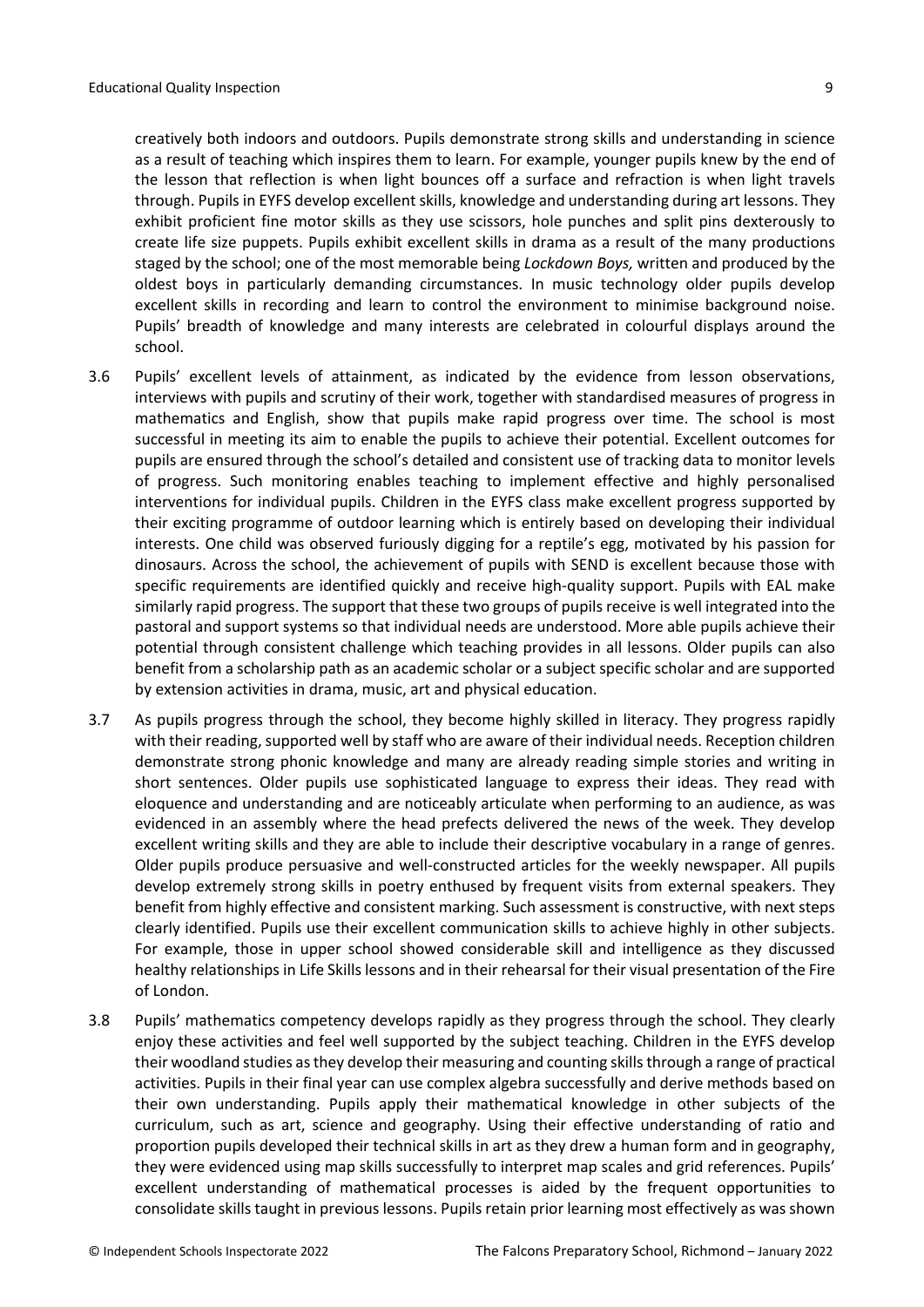as they used their secure understanding of multiplication to solve complex word problems successfully. They develop their maths skills further through online platforms and through national competitions.

- 3.9 Pupils are highly skilled in using information and communication technology (ICT) as a result of successful teaching and because proprietors have supported investment in the provision of suitable computing equipment. Children in the EYFS develop an early familiarity with ICT as a result of having access to classroom tablet computers to develop their literacy and numeracy skills. As pupils move up the school, they develop efficient skills in handling data, number work, presentation software, coding, robotics, emailing and research. Pupils' rapid progress in acquiring their ICT skills is successfully supported by touch typing clubs where keyboards are covered to encourage them to use correct finger movements. In discussions they speak enthusiastically about how they can make good use of their highly developed skills in other subject areas. Pupils exhibit competence in photography and after school they were evidenced using tablet computers successfully to access the school's technology platform to complete their Latin and maths homework. Pupils develop their ICT competence further through musical technology where they can successfully record vocal interviews and digital audio tracks*.*
- 3.10 Pupils demonstrate strong study skills by being able to draw successfully on a range of resources such as the internet and a wide selection of non-fiction books. Pupils are challenged with a riddle of the week, which captures their imagination and often involves them in divergent thinking. They exhibit sophisticated research skills which are developed as a result of the regular tasks set for holiday homework. The oldest pupils use source materials confidently in history as was evidenced in their studies of King Henry VIII and Catherine of Aragon as they successfully sequenced events to explain King Henry's break with Rome. Upper school pupils benefit from independent study skills lessons, where they are taught revision techniques, organisational skills and consider what type of learner they are.
- 3.11 Pupils' achievements are excellent both in and out of school as they are actively encouraged to participate in an extensive range of activities in a bid to find their strengths and passions. Both groups and individuals demonstrate strong achievement in the various sports offered by the school and through the extensive programme of inter-school matches which ensures that all pupils can be involved. Pupils speak highly of their many successes in sporting events such as in the U10s unbeaten record in inter-school football matches and of their win in the U11s Surrey Cup football tournament. Achievement in music is extremely high with many pupils using the good skills they have gained in instrumental tuition to form their own musical ensembles. They regularly achieve distinctions in speech and drama exams. Pupils are successful individually, achieving highly in tennis, baseball, golf, swimming*,* windsurfing, horse riding, chess and local theatre.
- 3.12 Pupils' attitudes to learning are strong and promote their excellent progress. From the EYFS, pupils thrive through a learning approach which encourages them to develop initiative and independence. At all ages pupils are enthusiastic about their studies and talk with gratitude of the support and encouragement they are given by the teaching. In the pre-inspection questionnaires, a large majority of pupils report that teachers are supportive. Pupils reflect maturely on their achievements but also on how they can improve. Their learning is further stimulated and supported by the introduction of the Falcon Habits, namely curiosity, resilience, creativity, independence and reflection. These values are woven into all aspects of their learning. Older pupils exhibit excellent adventure and service skills such as through the school's *Falcon's Award* scheme. They are very positive about these activities and embrace them with enthusiasm.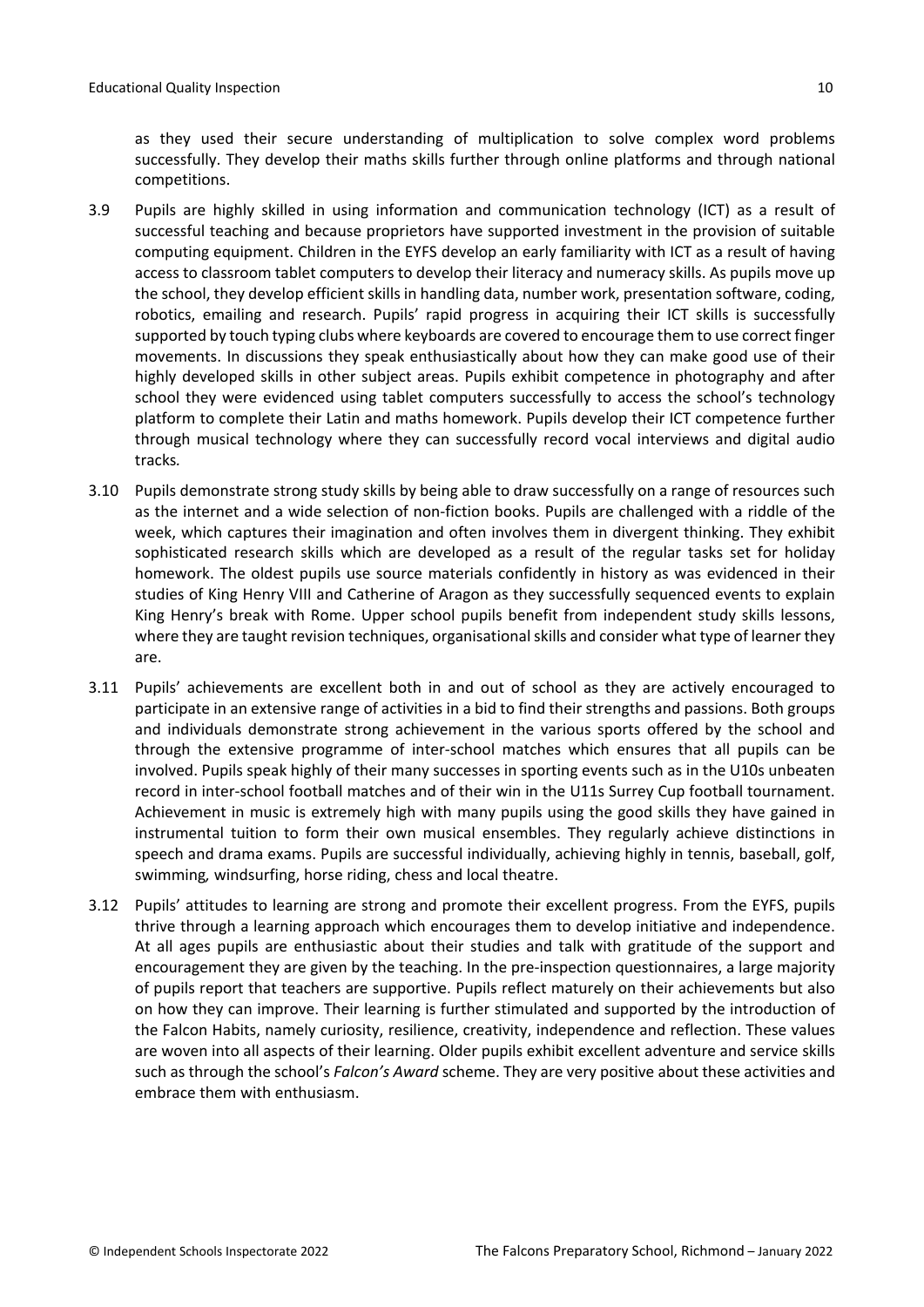## <span id="page-10-0"></span>**The quality of the pupils' personal development**

- 3.13 The quality of the pupils' personal development is excellent.
- 3.14 Pupils, including children in the EYFS, display a well-developed sense of right and wrong and they understand systems of rules and laws. This is because the ethos of the school embraces and positively promotes British standards and rules, which in turn translate into their understanding of respect. Pupils show complete engagement with the school's code of conduct. They treat each other with considerable kindness and respect and the quality of relationships between pupils and adults is excellent. In discussions pupils praised the school's approach to encouraging them to reflect on their behaviour. In the questionnaires an overwhelming majority of parents and all pupils reported that the school actively promotes good behaviour. Pupils demonstrate kindness and responsibility towards one another, as was shown in the caring way they spoke to one another in group discussions.
- 3.15 Pupils' excellent appreciation and understanding of cultural traditions different to their own is achieved through their work in Life Skills and religious studies lessons. They value diversity, as was evidenced in discussions as pupils reflected on school activities based around Black History Month. In order to celebrate the diversity within the school, older pupils have highlighted on a world map their places of birth, creating their own visual display. All members of the school community were able to increase their knowledge and understanding about Muslim customs and practices through an informative assembly delivered by a group of pupils who were participating in Ramadan. Pupils readily appreciate that each of them is unique and they have an understanding, which is advanced for their age, of the importance of treating each other with respect and empathy. In discussions, older pupils reported that of course everyone is different and that this is one of the great things about our school. In the questionnaires an overwhelming majority of parents who responded agreed that the school actively promotes values of democracy, respect and tolerance of other people.
- 3.16 Pupils are confident to make sensible decisions throughout the school and they appreciate how these decisions can affect both themselves and other people. In discussion, pupils were keen to report that their voice is heard and valued and that changes often happen as a result. This view is supported by staff who, in their responses to the questionnaires, all stated that the school listens to pupils and takes any requisite actions. Younger pupils can readily make decisions as a result of the excellent opportunities provided by staff within the curriculum. Pupils show excellent self-knowledge such as deciding to use an online revision aid to consolidate learning in mathematics, or choosing where they will spend break time, playing games on the artificial grass surface, or reading quietly in one of the indoor areas.
- 3.17 Pupils understand how to stay safe. Governors and senior leaders place high priority on creating a school environment where pupils feel happy, safe and secure. Pupils have an excellent understanding of online safety, their knowledge in these areas having been recently strengthened by visiting speakers explaining the potential dangers of the internet and mobile technologies. Pupils know what constitutes a healthy lunch and they report that they are constantly reminded to keep hydrated by drinking water. Younger pupils learn about keeping fit through their Life Skills lessons and suggest that three top tips are to exercise regularly, meditate and get enough sunshine for vitamin D. Pupils are aware that regular exercise plays an important role in staying healthy, and the school provides them with many opportunities to take part in physical activities. Pupils appreciate how to remain in good health mentally, supported by the strength of the school's pastoral systems which includes close monitoring by form tutors. Pupils can reflect on how they are feeling by visiting the designated wellbeing space where they can spend quiet time with the school dog.
- 3.18 Pupils are socially aware and so are able to work extremely effectively with others, displaying strong negotiation skills. They collaborate freely across the age groups and older pupils gain responsibility through reading with the younger pupils and engaging with them at break times. Through an everexpanding range of more alternative house competitions, from cup stacking to vegetable growing and photography, pupils work together collaboratively and successfully in vertically streamed groups.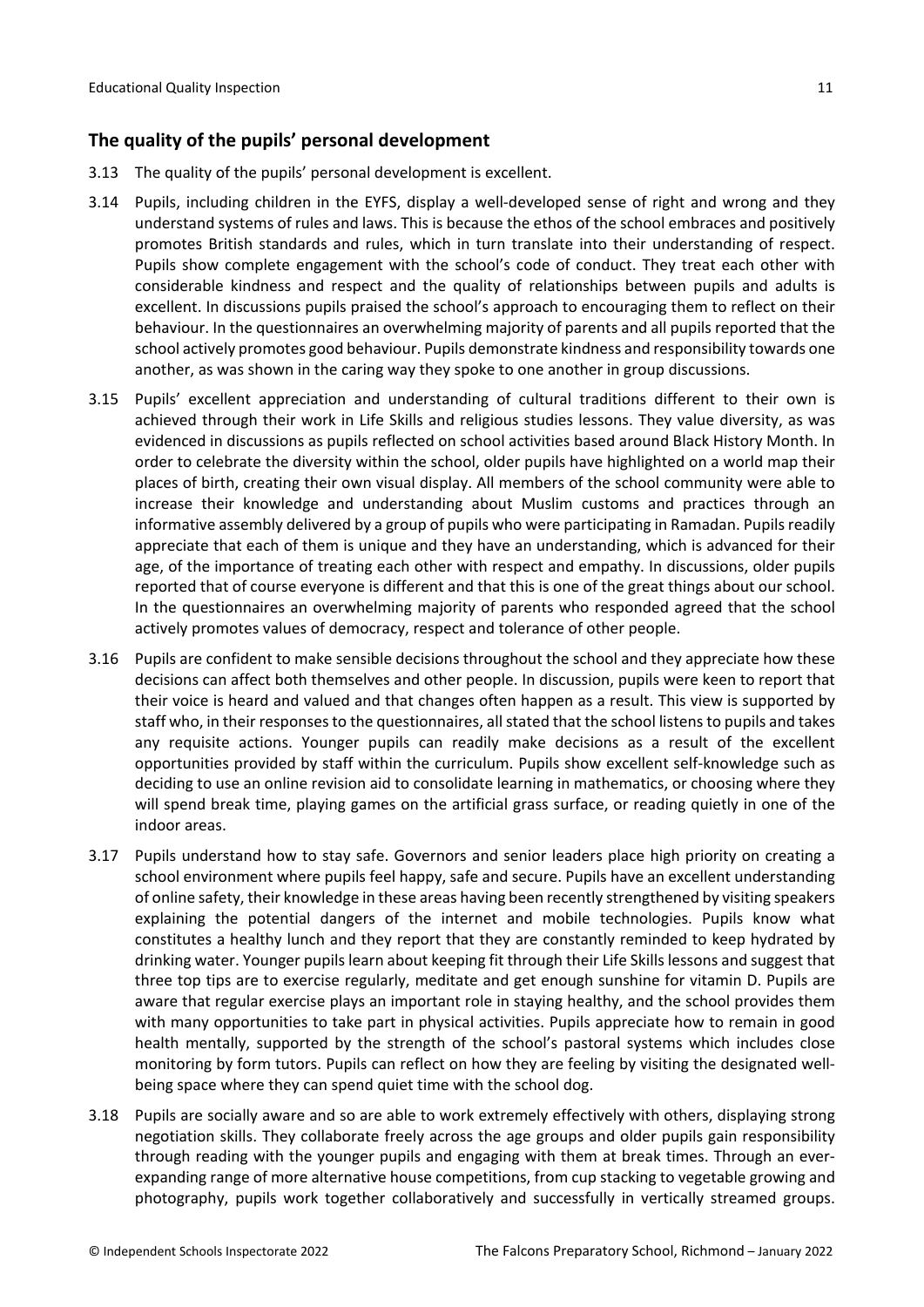Older pupils exhibited excellent social skills during lockdown as they introduced an initiative where they took total responsibility to set tasks for younger pupils such as baking, scavenger hunts and quizzes.

- 3.19 Pupils show an excellent awareness of the need to contribute to both the school and the wider community. This well-developed moral understanding is strengthened through the work of the school council and its members are forthcoming in suggesting changes they would like to see in the school. Pupils take a strong lead in environmental issues. They appreciate the damage litter can cause and have organised a beach cleaning event to address this problem. Pupils exhibit compassion through their contributions to the community by raising funds for local charities as well as providing invaluable contributions to community projects such as making face masks for precautions against COVID-19. Older pupils gain responsibility and learn to be considerate and caring through organising various initiatives to invite the local elderly community into the school, through hosting Bingo afternoons, Christmas afternoon tea and carol singing.
- 3.20 Pupils' strong spiritual understanding is developed through the assembly programme and the expertise of outside speakers where the focus is frequently on pupils' personal development. Children in the EYFS learn about spirituality as they enjoy observing winter fauna in their woodland learning environment, showing curiosity and amazement that fairies are living beneath the undergrowth. Older pupils seek tranquillity as they read out their poems in the woods or engage in yoga and meditation during curriculum focused days. Pupils think deeply of those who fought so bravely for their country as they read out poignant war poems in their remembrance garden surrounded by the colourful ceramic poppies which they had created in art. Pupils exhibited strong spiritual awareness as they were quiet and reflective at the start of assembly and sang the hymn joyfully. Older pupils enjoy current affairs and the ensuing debates on topical issues. In interview they report they have less opportunities for deeper discussions on philosophical issues.
- 3.21 Pupils demonstrate notable self-understanding and self-confidence as they talk frankly about the pressures experienced during recent periods of lockdown. They are very aware of how their resilience has developed and are positive about all that the school has done to encourage this. Pupils further build perseverance and self-discipline through the school's extensive programme of day and residential trips. They show strong self-understanding as they evaluate their experiences of their adventurous residential trip which took place at the start of the academic year. Children in the EYFS develop excellent resilience as a result of the encouragement of highly effective practitioners. For example, they exhibited extreme perseverance when painting their life size cut outs of themselves and declined help to make the process faster. In an assembly observed during the inspection pupils were encouraged by an outside speaker to take risks and do something out of their comfort zone. Following the assembly, the pupils reported in discussions that they had been inspired by his words. Pupils understand how to improve their own learning, assisted by marking feedback and their own observations. They are articulate and thoughtful in expressing how they can improve their learning and feel they are well prepared for the next stage of their lives.